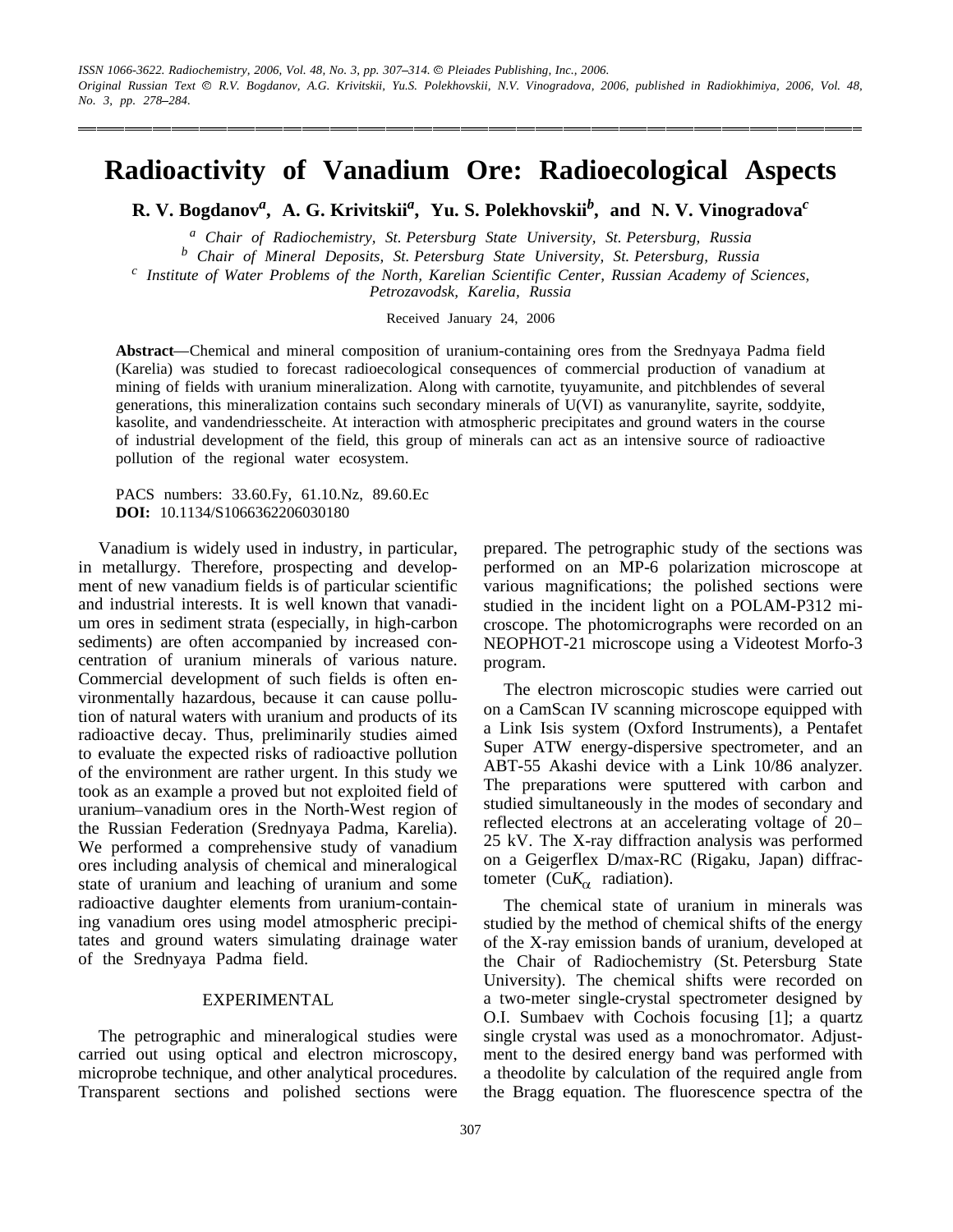| Ion, mg $l^{-1}$                        | Natural water | Model solution |
|-----------------------------------------|---------------|----------------|
| $\mbox{[NH}_{4]}^+$                     | 1.2           | 1.2            |
| $Na+$                                   | 301.5         | 243.1          |
| $K^+$                                   | 6.7           | 6.7            |
| $Ca^{2+}$                               | 38.2          | 38.2           |
|                                         | 33.7          | 0.1            |
| $\frac{\text{Mg}^{2+}}{\text{Fe}^{2+}}$ | 0.1           | 0.1            |
| $Fe3+$                                  | 0.4           | 0.4            |
| Sum of cations                          | 381.8         | 323.3          |
| $[HCO3]$ <sup>-</sup>                   | 350.2         | 350.2          |
| $Cl^-$                                  | 335.7         | 335.7          |
| $[SO_4]^{2-}$                           | 31.1          | 31.1           |
| $[NO3]$ <sup>-</sup>                    | 0.4           | 0.4            |
| Sum of anions                           | 717.4         | 717.4          |
| pH                                      | 7.81          | 7.81           |

**Table 1.** Composition of the natural mineral water (hole no. 2852) and model solution

sample excited by bremsstrahlung and characteristic radiation of the silver anode of an X-ray tube was recorded with a scintillation detector based on a NaI(Tl) crystal.

The effect of liquid phase on the uranium-vanadium ores was studied with two types of solutions: (1) model atmospheric precipitates simulated by distilled water through which air was bubbled for 24 h, causing an increase in pH from 6.9 to 7.4, and (2) model solution of ground water whose cationic and anionic composition was similar to the chloride carbonate water from hole no. 2852 (Srednyaya Padma field). The pH of the natural water and model solution was 7.81. The chemical compositions of these waters are given in Table 1.

Before leaching, two ore samples (whose description is given below) were ground and fractionated using a set of analytical sieves into  $0.50 - 0.25$ ,  $0.25 -$ 0.12, 0.12–0.07, and  $< 0.07$ -mm fractions. The sample surface area was calculated by the known procedure [2]. Several liters of the model solutions were passed through a bed of ground ore (including all the four size fraction) at a rate of  $1 \text{ l}$  in  $1-3 \text{ s}$ . Then, 100-ml aliquots were taken for  $\alpha$ -ray spectrometry from each liter of the solution that passed through the ore bed, and the remaining solutions were used for measuring activity of  $\beta$ - and  $\gamma$ -emitters such as <sup>226</sup>Ra and the products of its decay including  $^{210}Pb$  and  $^{210}Bi$ .

The sources of  $^{226}Ra(^{210}Pb)$  were prepared by coprecipitation with  $BaSO<sub>4</sub>$  [3], and uranium was concentrated by anion-exchange chromatography in 6 M HCl with ascorbic acid reducing agent [4]. The  $\alpha$ -ray sources were prepared by molecular electroplating from the solution of ammonium formate and  $HClO<sub>4</sub>$ and the resulting  $\alpha$ -ray spectra were analyzed using known programs [5].

The total  $\beta$ -ray activity was measured with a gas discharge detector. The  $\gamma$ -ray spectrometric analysis of the radionuclide composition of the samples was performed on a  $\gamma$ -ray spectrometer equipped with a Ge(Li) detector. No daughter isotopes of  $232$ Th in the samples were recorded in the spectra, which exhibited only  $\gamma$ -ray lines corresponding to the U–Ra series. In the open geochemical systems, the absolute radioactive equilibrium between radium and products of its radioactive decay can be disturbed because of the loss of radon, as was confirmed by our experimental results. The concentration of  $^{238}$ U was calculated from the activity of radium, taking into account that the relative contributions of  $^{226}$ Ra and  $^{235}$ U to the spectral line at 185 keV are 0.56 and 0.44, respectively, and the concentration of <sup>238</sup>U ( $C_{\text{U}}$ ) was calculated from the following equation:

$$
C_{\rm U} = (N_{185} \times 0.44 \times 68.94)/3486.5 \, (\text{mg g}^{-1}),
$$

where  $N_{185}$  is the total counting rate of <sup>226</sup>Ra and <sup>235</sup>U at the spectral line at 185 keV, counts  $h^{-1}$ ; 68.94 mg, content of  $238$ U in the reference; 3486.5 counts h<sup>-1</sup>, counting rate of uranium in the experimental measurement system. The activities of  $^{226}$ Ra and the products of its radioactive decay were calculated taking into account the registration efficiency and intensity of the corresponding line in the  $\gamma$ -ray spectrum. The  $\alpha$ -activity of the sources was recorded on a spectrometer equipped with a surface-barrier Si(Au) detector (surface area 10 cm<sup>2</sup>, intrinsic resolution 55 keV) and an AI-1024-95-17 4096-channel analyzer;  $^{232}$ U was used as a tracer. The absolute activity was calculated using OSGI and OSAI reference sources. The final results were normalized with respect to 1 l of the liquid phase,  $1 \text{ m}^2$  of the sample surface area, and 1 day of the sample leaching.

## RESULTS AND DISCUSSION

## *Petrographic and Mineralogical Analysis*

In the course of petrographic and mineralogical analysis of the Srednyaya Padma field, we separated four main types of ores which can be recovered in the course of commercial mining at this field. The first type, containing almost no uranium and products of its decay, is a high-grade vanadium ore consisting of roscoelite micaite, vanadium hematite, vanadium zincochromite, and vanadium oxides and hydroxides.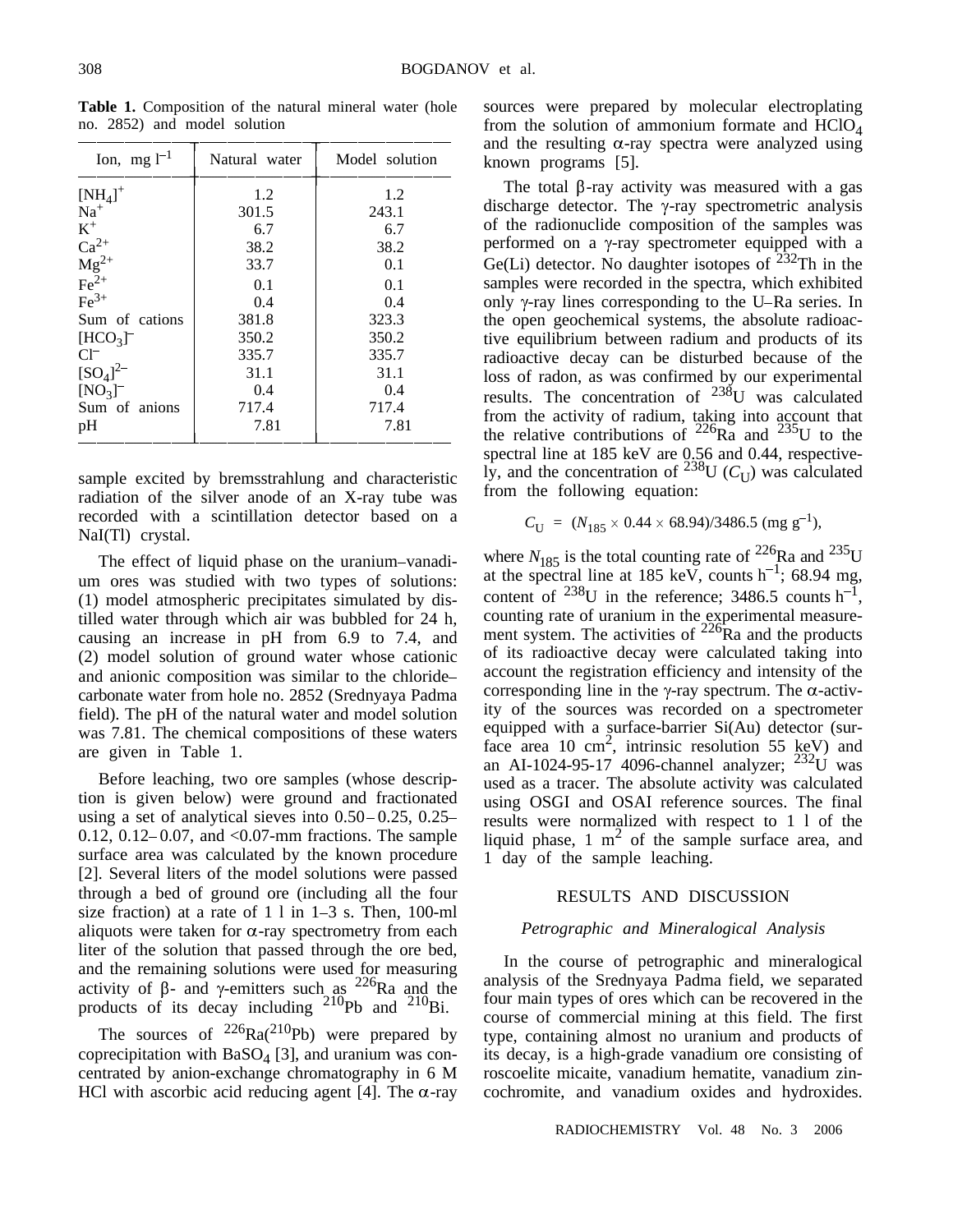| Line                                                                     | Parameter | $PD-3$        | $PD-4$        | $PD-5$                 | $PD-6$                 |
|--------------------------------------------------------------------------|-----------|---------------|---------------|------------------------|------------------------|
|                                                                          |           | $-47+4$       | $-63+4$       | $-146\pm3$ (-160)      | $-129 \pm 3$ (-98)     |
| $\begin{array}{l} L_{\alpha_1} \ L_{\alpha_2} \ L_{\beta_1} \end{array}$ |           | $+21 \pm 8$   | $+21+8$       | $+79 \pm 5$ (+89)      | $+84 \pm 5 (+79)$      |
|                                                                          |           | $-10+5$       | $-29+4$       | $+81 \pm 5$ (+99)      | $+86\pm6$ (+63)        |
|                                                                          |           | $-43 + 40$    | $-13 + 22$    |                        |                        |
|                                                                          |           | $+219+9$      | $+240+9$      | $+541 \pm 12$ (+591)   | $+497 \pm 11$ (+403)   |
|                                                                          |           | $-539 \pm 46$ | $-821 \pm 47$ | $-1526 \pm 71$ (-1644) | $-1534 \pm 77$ (-1422) |

**Table 2.** Chemical shifts  $\delta$  and relative line broadening  $\Gamma$  of the emission X-ray lines of U, MeV

The content of vanadium reaches  $17-18\%$ . The radiation level of the samples of this type measured with a lead shield did not exceed normal radiation level of 10  $\mu$ R h<sup>-1</sup>. As seen from XRD data, the content of various vanadium-containing minerals in the ore reaches 90 95%, and roscoelite with a grain size of 0.01 0.1 mm is the main component. The content of quartz and feldspar is  $5-8\%$ , and the content of carbonate minerals (dolomite, calcite) does not exceed  $1-2\%$ . This type of ores composed the inner parts of the ore body, which occupies about 50% of the field volume.

The second type involves the lode uranium ores containing predominantly uranium oxides. At least two generations of uranium oxides were revealed: primary (uraninite) and secondary (pitchblende). This secondary phase is developed both on the periphery of the primary generation and in the inner part along the defects.

The radioactivity of the samples corresponds to the exposure dose of  $\gamma$ -ray radiation of 2000–3000  $\mu$ R h<sup>-1</sup> and over. These ores are characterized by selenide mineralization, in particular, in the form of clausthalite (PbSe). As seen from Fig. 1, clausthalite crystallizes between aggregate crystals of uraninite filling the finest pores in the mineral. The XRD data showed that this type of ores contains uraninite, pitchblende, roscoelite, clausthalite, calcite, galena, and quartz. The content of  $V_2O_5$  in these ores varies from 2 to 10%, and their content in the ore body is about 12%. The lode ores are the most complex and contain noble metals: Pd  $(345-440 \text{ g t}^{-1})$ , Pt (up to 30 g t<sup>-1</sup>), Au, and Ag. One of the authors of this study discovered new types of platinum-containing selenide minerals: padmaite and sudovikovite [6, 7].

The third type is presented by mine-run and even base vanadium ores (vanadium concentration 0.3 3.0%) with a high content of secondary uranium vanadium and uranium minerals. This type of ores is predominantly located at the field borders. These ores are characterized by the presence of carbonate and quartz–carbonate lodes with intense orange-yellow and reddish-orange (up to brown) secondary uranium min-

RADIOCHEMISTRY Vol. 48 No. 3 2006

eralization. As seen from the XRD data, the ores contain typical minerals: calcite  $(45-50\%)$ , quartz  $(15\%)$ , carnotite  $K_2({UO_2})_2V_2O_8$  3H<sub>2</sub>O (15-30%), pentahydroborite  $CaB_2O(OH)_6 \cdot 2H_2O$  (up to 10%), and sayrite  $Pb_2(UO_2)_5O_6(OH)_2$  4H<sub>2</sub>O (up to 15%). Based on the data of microprobe analysis, we revealed for the first time in ores of the Srednyaya Padma field microphases of such secondary minerals as kasolite Pb(UO<sub>2</sub>)SiO<sub>4</sub> H<sub>2</sub>O, vanuranylite  $(H_3O, Ba, Ca)_{1.6}$ .  $(UO_2)_2\overline{V}_2O_8$  4H<sub>2</sub>O, vandendriesscheite Pb(U<sup>6+</sup>)<sub>7</sub>O<sub>22</sub>. 12H<sub>2</sub>O, and soddyite  $(UO_2)_2SiO_4$  2H<sub>2</sub>O.

The prevailing components of the fourth type of ores are roscoelite micaites with small disseminations of selenides and secondary uranium mineralization. A sample of this type (P-804/21) was used in studies of water-rock interactions (see below).

### *Chemical State of Uranium in Minerals*

Chemical shifts  $(\delta)$  and relative line broadening  $(\Gamma)$ for four emission X-ray lines of the *L* series of uranium in the samples from Srednyaya Padma field, recorded with respect to  $UO_{2.00}$  reference, are listed in Table 2. The positions of the samples in the coor-



**Fig. 1.** Interrelation of uraninite (Urt) and clausthalite (Klt) in the lode uranium ore. Photomicrograph of the polished sections of PD-4 sample recorded in the incident light shows fine clausthalite veins in aggregate uraninite.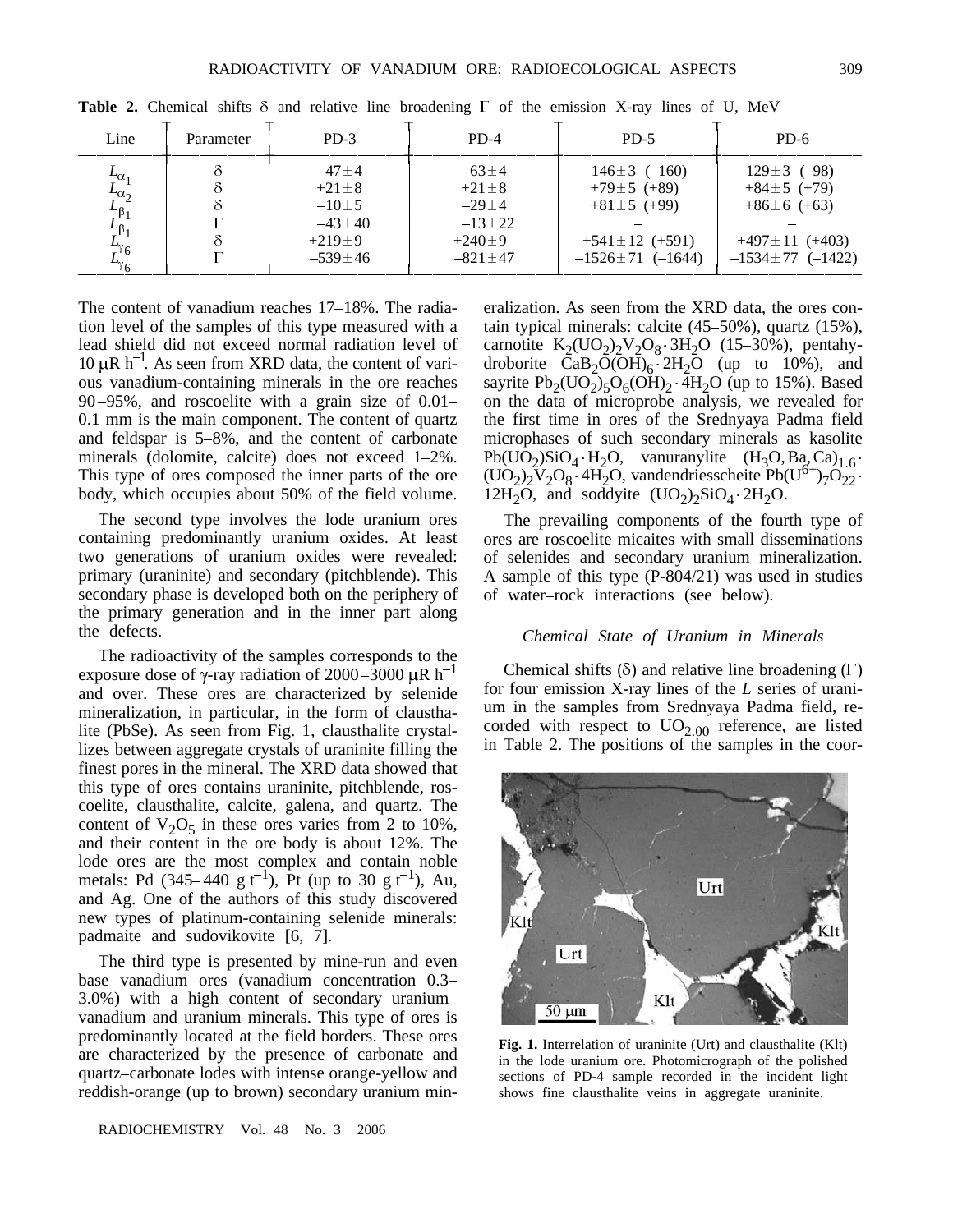| Uranium<br>Sample<br>mineral |                                              |                       |            | Relative content, % |          |             |          |
|------------------------------|----------------------------------------------|-----------------------|------------|---------------------|----------|-------------|----------|
|                              | Weight fraction,<br>% of total U<br>minerals | Oxygen<br>coefficient | oxide form |                     |          |             |          |
|                              |                                              |                       | U(IV)      | U(V)                | U(VI)    | uranyl form |          |
| $PD-3$                       | Uraninite                                    | 100                   | 2.26       | 59.2                | 29.3     | 11.5        | $\theta$ |
| $PD-4$                       | Uraninite                                    | 100                   | 2.33       | 41.5                | 50.7     | 7.8         | $\Omega$ |
| $PD-5$                       | Carnotite                                    | 85.7                  | 3.00       | $\theta$            | $\Omega$ | $\Omega$    | 85.7     |
|                              | Uraninite                                    | 14.3                  | 2.33       | 5.9                 | 7.3      | 1.1         | $\theta$ |
| $PD-6$                       | Carnotite                                    | 50                    | 3.00       | $\Omega$            |          | 0           | 50.0     |
|                              | Sayrite                                      | 50                    | 3.00       | $\Omega$            |          | $\theta$    | 50.0     |

**Table 3.** Calculated contents of chemical and redox (IV, V, VI) forms of uranium and oxygen coefficients in uranium minerals of the Srednyaya Padma field

dinates of chemical shifts of the lines  $L_{\alpha_1}$  and  $L_{\beta_1}$  are shown in Fig. 2. These experimental data show that there are two groups of uranium minerals strongly different in the chemical and redox state of uranium atoms. Samples PD-3 and PD-4 belonging to the second ore type contain predominantly U(IV) and U(V). Samples PD-5 and PD-6 (third ore type) occur near the right angle of the oxide diagram and contain U(VI) compounds [8]. Analysis of the content of various redox states of uranium using the algorithms given in [8] showed that least oxidized uraninite is typical for sample PD-3 in which the content of U(IV) is maximal and reaches 60%. Uraninite in sample PD-4 is more oxidized, but oxidation is limited only to the  $U(V) \rightarrow U(V)$  transformation. The content of U(VI) in both uraninites is similar and comprises 10 2% (Table 3).

The oxygen coefficients  $(2 + x)$  in uranium oxides were calculated from the equation  $x = 0.5p(V) +$ 



**Fig. 2.** Ore samples from the Srednyaya Padma field in the  $\delta U L_{\alpha_1} - \delta U L_{\beta_1}$  coordinates (for comments, see text).

1.0 $p(VI)$ , where  $p(V)$  and  $p(VI)$  are the fractions of uranium in minerals occurring in oxidation states (V) and (VI). Hence, the resulting oxygen coefficients of 2.26 and 2.33 in samples PD-3 and PD-4 correspond to  $U_4O_9$  and  $U_3O_7$ . The oxygen coefficients for uranyl minerals were taken equal to 3.

The parameters given in Table 2 for samples PD-5 and PD-6 characterize the composition of uranium mineral as a whole. Since  $\delta$  and  $\Gamma$  are the additive quantities, we can calculate the corresponding parameters for individual uranium-containing components in these samples. An XRD analysis showed that, along with carnotite, sample DP-5 contains uraninite in the form of  $U_3O_7$  (~5%), identical in the redox form to uraninite in sample PD-4. Hence, the experimental  $\delta$  for sample PD-5 can be presented as a superposition of known shifts for sample PD-4 and unknown  $\delta$  of carnotite. We can write four equations for four emission X-ray lines:

| for $L_{\alpha_1}$ : | $-146 = 0.857\delta + 0.143 \times (-63),$ |
|----------------------|--------------------------------------------|
| for $L_{\alpha}$ :   | $+79 = 0.857\delta + 0.143 \times (+21),$  |
| for $L_{\beta_1}$ :  | $+81 = 0.857\delta + 0.143 \times (-29)$ , |
| for $L_{\gamma_6}$ : | $+541 = 0.8578 + 0.143 \times (+240),$     |

and an equation to calculate the broadening of  $L_{\gamma 6}$ lines

$$
-1526 = 0.857\Gamma + 0.143 \times (-821).
$$

Solution of these equations gives required values for uranium in carnotite of sample PD-4 (Table 2). Thus, the coordinates of carnotite  $(\delta L_{\alpha_1}$  and  $\delta L_{\beta_1})$  are beyond the diagram (Fig. 2) and occur in the area typical for uranyl derivatives [9].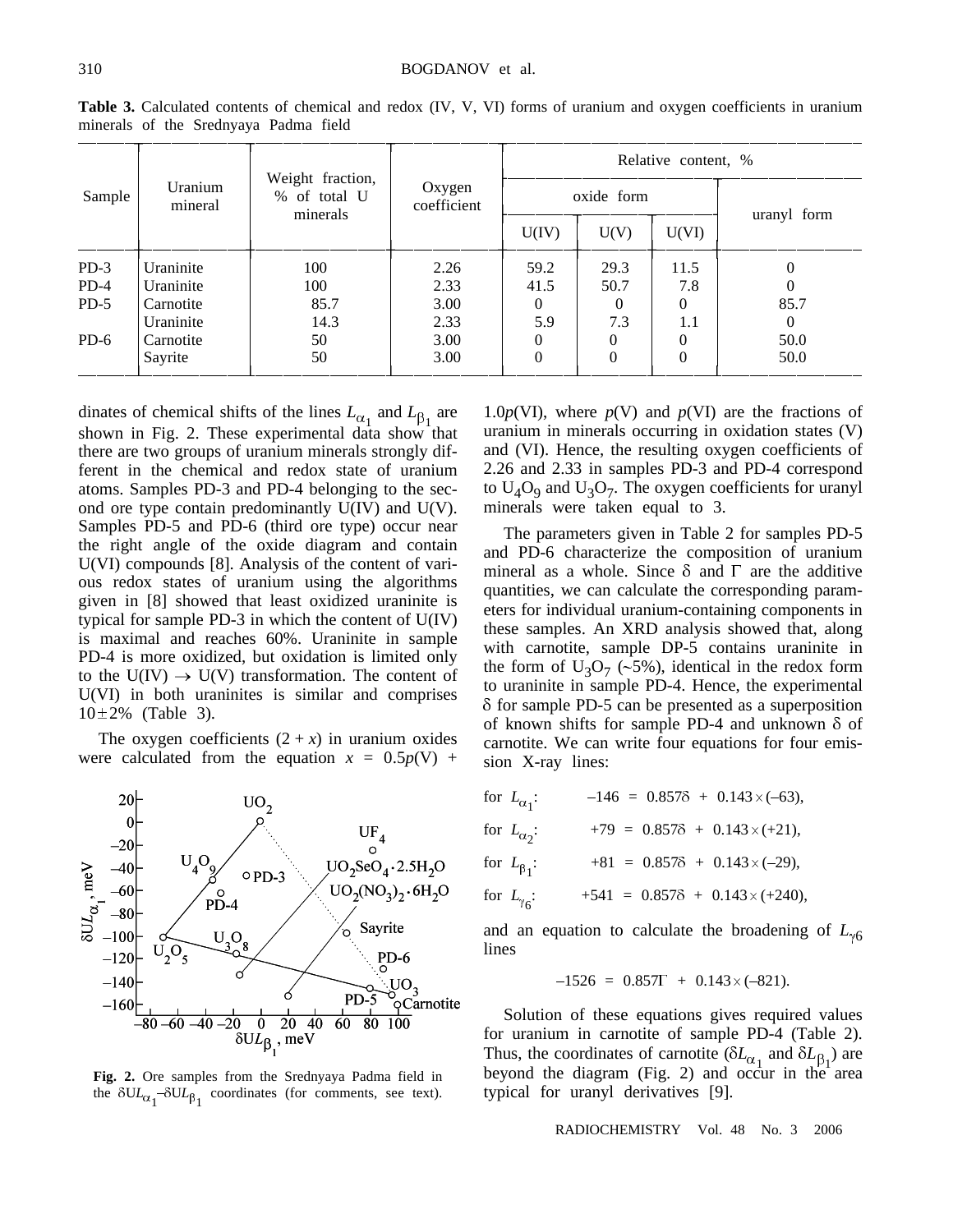for  $L_{\alpha_1}$ : :  $-129 = 0.5\delta + 0.5 \times (-160)$ , for  $L_{\alpha}$ : :  $+84 = 0.5\delta + 0.5 \times (+89),$ for  $L_{\beta_1}$ : :  $+86 = 0.5\delta + 0.5 \times (+99)$ , for  $L_{\gamma_6}$ : :  $+497 = 0.58 + 0.5 \times (+591),$ for  $\Gamma(L_{\gamma_{\epsilon}})$ :  $-1534 = 0.5\Gamma + 0.5 \times (-1644).$ 

following five equations:

The calculated values for sayrite and the corresponding point in the coordinates of chemical shifts of  $L_{\alpha_1}$  and  $L_{\beta_1}$  are shown in Fig. 2. The position of sayrite at the boundary of the oxygen diagram can probably indicate that this mineral belongs to the oxide systems of  $UO_{2+r}$  type. To check this assumption, we studied the dependence of broadening of the  $L_{\gamma_6}$  line on the chemical shift  $\delta$  of this line for several synthetic and natural uranium compounds. The results are shown in Fig. 3.

Previously we found that the broadening of the  $L<sub>v</sub>$  lines is determined by the interaction between the 5*f* and 6*d* electron functions of uranium atom [10]. In turn, this interaction is determined by the number of unpaired electrons on the 5*f* orbitals , i.e., by their spin density. The oxide systems with high accuracy follow a linear dependence describing the decrease of the spin density on 5*f* orbitals with increasing oxygen coefficient. Carnotite also does not deviate from this dependence, probably due to the diamagnetic properties of uranyl derivatives. Significant deviation is observed only in two cases: increased spin density for U(IV) halides and decreased spin density for sayrite [natural mineral  $Pb_2(UO_2)_2(UO_4)_3(OH)_2$  4H<sub>2</sub>O]. Figure 3 suggests that the electronic structure of sayrite is strongly different from that of oxide and uranyl systems.

### *Interaction of Natural Waters with Vanadium Ores*

We studied leaching of radionuclides of uranium series from ores of the Srednyaya Padma field at contact with various natural waters (in experiments, with model solutions simulating natural waters). In the experiments we used two samples of mineral compositions, which do not belong to vanadium ores strongly



**Fig. 3.** Ore samples from the Srednyaya Padma field in the  $\text{TUL}_{\gamma_6}$ - $\delta \text{UL}_{g_6}$  coordinates (for comments, see text).

enriched with uranium. Sample no. 1 (P-804/21) was taken from hole no. 4836 from a depth of 113.7 m; it can be described as roscoelite micaite with small inclusions of gold-selenide and secondary uranium mineralization. The latter was presented by carnotite  $K_2(UO_2)$ <sub>2</sub>(VO<sub>4</sub>)<sub>2</sub> 3H<sub>2</sub>O. The uranium content in this sample was 0.22 wt %, and the sample weight was 38 g. Sample no. 2 (P-733/61, hole no. 2822, depth 148.6 m) was the roscoelite breccia with the set of carbonate veins; it was taken from the set of samples characterizing mainly the second type of vanadium ores. The XRD data showed the presence of two uranium minerals, namely, carnotite and tyuyamunite  $Ca(UO<sub>2</sub>)<sub>2</sub>(VO<sub>4</sub>)<sub>2</sub>$  (5-8)H<sub>2</sub>O. The uranium content in this sample was 0.81 wt %, the sample weight was 13 g, and the radiation exposure dose was up to  $100 \mu R h^{-1}$ . The total surface area of all the fractions of sample nos. 1 and 2 was 1.1 and 0.35 m<sup>2</sup>, respectively. The data on the concentration of uranium and specific activity of  $^{226}$ Ra and some products of its radioactive decay for both samples, determined by -ray spectrometry, are listed in Table 4.

As seen from Table 4, the fraction with the smallest grain size is the most enriched with radionuclides of the uranium series. This fact can be explained by both the small size of uranium minerals and their low strength due to which they pass into the finest fraction in the course of grinding. The given uranium contents correspond to  $^{238}$ U activities in sample nos. 1 and 2 of 1035.5 and 1284.9 Bq.

Sample no. 1 was successively washed with 5 l of model atmospheric precipitates (aerated water) and then with mineralized water (1 l). Sample no. 2 was washed with aerated water (1 l) and with mineralized water (1 l). In each liter of the eluate, the  $\alpha$ -activity of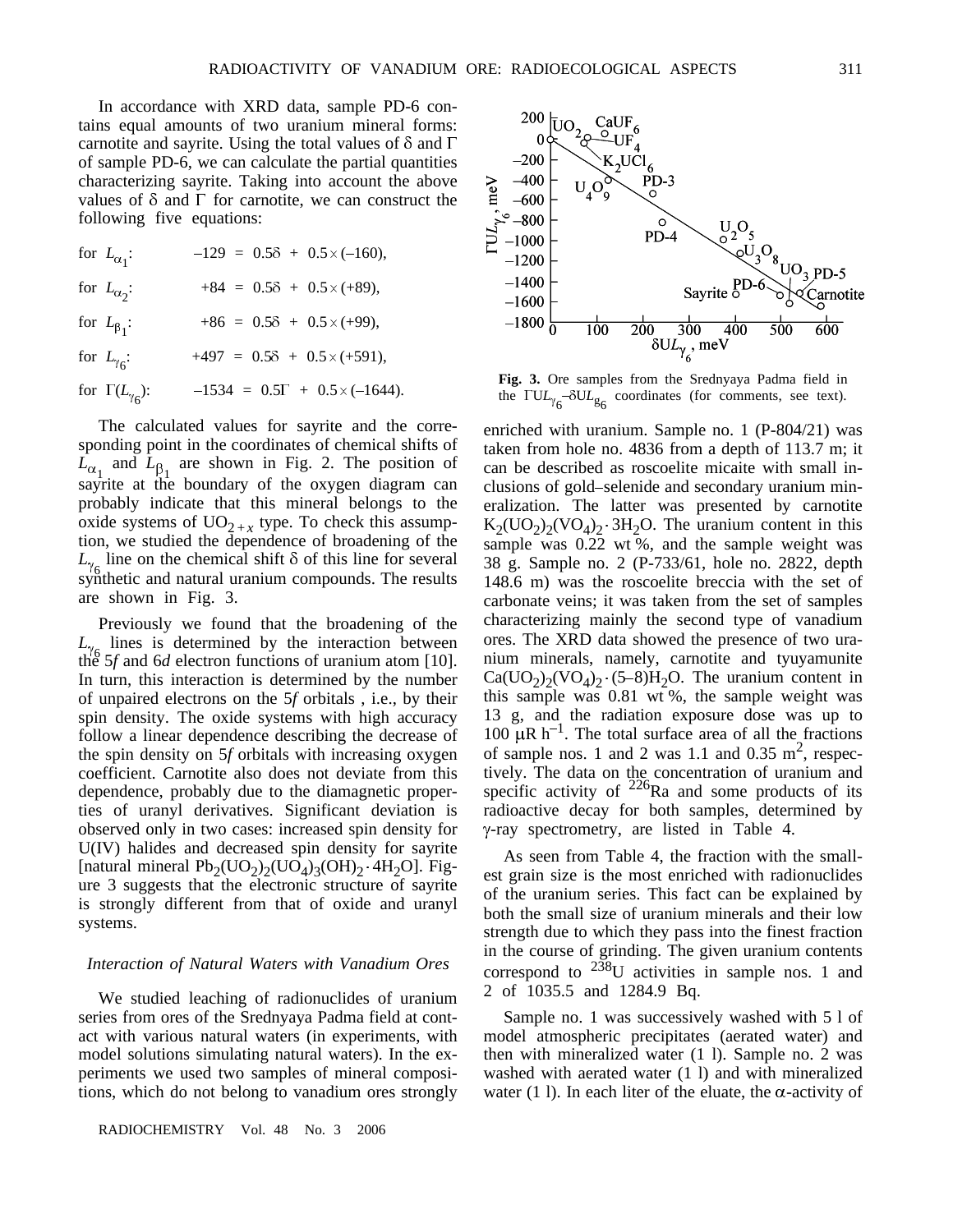| Fraction characteristics |           |               |                   | Radionuclide |       |             |
|--------------------------|-----------|---------------|-------------------|--------------|-------|-------------|
| number*                  | weight, g | size, mm      | 238 <sub>TT</sub> | $^{226}Ra$   | 214ph | $^{214}$ Bi |
| $1 - 1$                  | 10.181    | $0.25 - 0.50$ | 2.29              | 27.7         | 24.2  | 24.8        |
| $1-2$                    | 10.649    | $0.12 - 0.25$ | 2.24              | 27.2         | 22.8  | 23.8        |
| $1 - 3$                  | 14.742    | $0.07 - 0.12$ | 2.08              | 25.1         | 21.8  | 23.3        |
| $1 - 4$                  | 2.933     | $0.01 - 0.07$ | 2.64              | 32.0         | 27.3  | 28.1        |
| $2 - 1$                  | 4.989     | $0.25 - 0.50$ | 7.27              | 88.0         | 87.4  | 84.5        |
| $2 - 2$                  | 2.981     | $0.12 - 0.25$ | 8.55              | 103.5        | 99.6  | 103.4       |
| $2 - 3$                  | 4.018     | $0.07 - 0.12$ | 7.55              | 91.5         | 84.5  | 82.3        |
| $2 - 4$                  | 1.176     | $0.01 - 0.07$ | 11.9              | 144.3        | 125.6 | 124.0       |

**Table 4.** Concentration of uranium (mg  $g^{-1}$ ) and specific activities of <sup>226</sup>Ra, <sup>214</sup>Pb, and <sup>214</sup>Bi (Bq  $g^{-1}$ )

\* The first and second figures are the numbers of sample and eluate, respectively; the same for Tables 5-8.

**Table 5.** Activity of uranium isotopes in eluates from sample nos. 1 and 2

| Fraction<br>number | $^{238}$ U.<br>counts $h^{-1}$ | $234$ U<br>counts $h^{-1}$ | $238$ <sup>U</sup><br>$Bq1^{-1}$ | $234$ U/ $238$ U.<br>Bq/Bq | 238 <sub>I</sub><br>Bq $1^{-1}$ m <sup>-2</sup> day <sup>-1</sup> | $^{238}$ U, %<br>Leached |
|--------------------|--------------------------------|----------------------------|----------------------------------|----------------------------|-------------------------------------------------------------------|--------------------------|
| $1 - 1$            |                                |                            |                                  | $2.11 \pm 0.06$            |                                                                   | 0.26                     |
| $1 - 4$            | 1738                           | 2500                       | 1.58                             | $1.44 \pm 0.08$            | 0.96                                                              | 0.13                     |
| $1-5$              | 1670                           | 1880                       | 1.52                             | $1.13 \pm 0.06$            | 0.92                                                              | 0.13                     |
| $1-6$              | 5470                           | 5980                       | 4.96                             | $1.10 \pm 0.04$            | 1.5                                                               | 0.21                     |
| $2 - 1$            | 9450                           | 9800                       | 8.57                             | $1.04 \pm 0.02$            | 25                                                                | 2.1                      |
| $2 - 2$            | 21770                          | 22490                      | 19.73                            | $1.03 \pm 0.02$            | 56                                                                | 4.9                      |

 $228$ U and  $234$ U was determined. The leaching results are listed in Table 5.

Our experimental results show that natural waters can be strongly polluted with uranium isotopes, though the normalized activities of eluates obtained from sample no. 1 do not exceed the maximum permissible concentration of radionuclides in drinking water, comprising 2.9 and 3.1 Bq  $1^{-1}$  for  $2^{34}U$  and  $238$ U, respectively [11]. The maximum permissible concentration was somewhat exceeded only for sample no. 2 under the effect of both model atmospheric precipitates and especially model ground waters.

As seen from the data on  $\gamma$ -activity of Ba(Ra, Pb)  $\cdot$ 

**Table 6.**  $\gamma$ -Ray activity of <sup>214</sup>Pb and <sup>214</sup>Bi and calculated normalized activity of  $2^{26}$ Ra in eluates from sample nos. 1 and 2

| Fraction | Leaching   | $^{214}Pb.$   | $^{214}$ Bi | $^{226}$ Ra.                                    |
|----------|------------|---------------|-------------|-------------------------------------------------|
| number   | time, days | $Bq$ $1^{-1}$ | $Bq1^{-1}$  | $\log l^{-1}$ m <sup>-2</sup> day <sup>-1</sup> |
| $1 - 6$  |            | $2.1 + 1$     | $1 + 1$     | $0.3 - 0.6$                                     |
| $2 - 1$  |            | $4.8 \pm 1$   | $5.3 \pm 1$ | $13.7 - 15.1$                                   |
| $2 - 2$  |            | $8.1 \pm 1$   | $7.8 \pm 1$ | $22.3 - 23.1$                                   |

 $SO_4$  preparations, the leaching of <sup>226</sup>Ra from roscoelite with the uranium concentration of 0.22% is insignificant. In most cases the radioactivity of  $^{226}$ Ra and its daughter nuclides  $^{214}Pb$  and  $^{214}Bi$  is below the detection limit of  $\sim 0.6$  Bq. When the content of uranium was 0.81% (sample no. 2), leaching of  $^{226}Ra$ was readily recorded. The data on the activity of its daughter nuclides (Table 6) showed that the normalized content of radium in the model atmospheric precipitates and ground water was 14 and  $\sim$ 22 Bq l<sup>-1</sup> m<sup>-2</sup> day<sup>-1</sup>, respectively. Comparison of these data with those given in Table 5 shows that the rate of uranium leaching is higher than that of radium, especially in the case of mineralized waters, when the leaching rate of uranium reaches 56 Bq  $1^{-1}$  m<sup>-2</sup> day<sup>-1</sup>. This effect is probably due to the significant concentration of carbonate and sulfate ions in the mineralized water. Taking into account that the maximal permissible concentration of <sup>226</sup>Ra is 0.5 Bq  $1^{-1}$ , the normalized concentrations of uranium and radium in the resulting eluates exceed the permissible values by a factor of 20–40 [11]. <sup>234</sup>U passes from the ore into the solution simulating atmospheric precipitates to a greater extent than does  $^{238}$ U. The  $^{234}$ U/ $^{238}$ U activity ratio for some eluates reaches 2.1, which suggests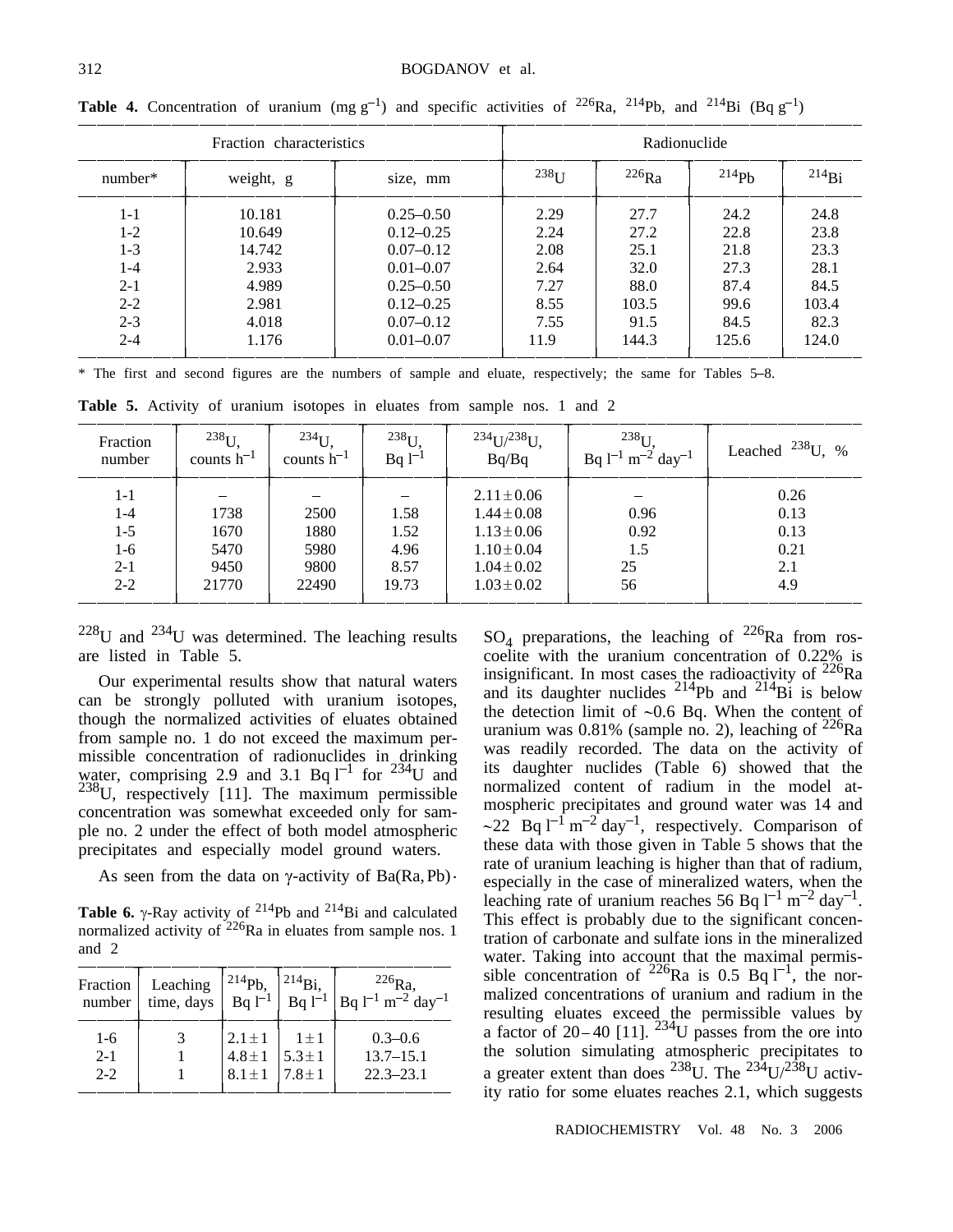| Fraction number | $N_{\rm av}$ , counts | $N_{\text{av}} - N_{\text{background}}$ counts | Error, counts | Activity, Bq $l^{-1}$ | Leaching time, days |
|-----------------|-----------------------|------------------------------------------------|---------------|-----------------------|---------------------|
| $1 - 1$         | 258                   | 31                                             | 10            | $13 + 5$              |                     |
| $1 - 2$         | 283                   | 56                                             | 10            | $4 \pm 1$             | 1.5                 |
| $1 - 3$         | 337                   | 110                                            | 11            | $6 \pm 1$             | 1.5                 |
| $1 - 4$         | 444                   | 217                                            | 12            | $8\pm2$               | 1.5                 |
| $1 - 5$         | 264                   | 37                                             | 10            | $7\pm2$               | 1.5                 |
| $1-6$           | 674                   | 447                                            | 14            | $27 + 5$              | 3                   |
| $2 - 1$         | 1277                  | 1050                                           | 17            | $75 \pm 14$           |                     |
| $2 - 2$         | 1073                  | 846                                            | 17            | $103 \pm 21$          |                     |
| Background      | 227                   |                                                |               |                       |                     |
| Reference       | 1467                  | 1240                                           | 20            | $15 \pm 3$            |                     |

**Table 7.**  $\beta$ -Ray activity normalized to 1 l of model solutions

significant contribution of nuclear-chemical effects to leaching of radiogenic nuclides.

The leaching effect is the most pronounced in the series <sup>210</sup>Pb  $\rightarrow$  <sup>210</sup>Bi  $\rightarrow$  <sup>210</sup>Po. This conclusion can be made from the data on  $\beta$ -ray activity of BaSO<sub>4</sub> precipitates, which can belong to four emitters of the  ${}^{226}$ Ra series: <sup>214</sup>Pb, <sup>214</sup>Bi, <sup>210</sup>Pb, and <sup>210</sup>Bi, Since the contribution of the first two nuclides was determined previously by  $\gamma$ -ray spectrometry, we can evaluate the  $\beta$ -ray activity of <sup>210</sup>Pb and <sup>210</sup>Bi radionuclides. The data on the  $\beta$ -ray activity of BaSO<sub>4</sub> preparations (average of four 1000-s measurements) are listed in Table 7; the activities were normalized with respect to the specific surface area  $(1 \text{ m}^2)$  and leaching time (1 day). The resulting data are listed in Table 8. The activities of  $^{210}Pb(^{210}Bi)$  were calculated using the data from Table 6.

Thus, at 0.81% content of uranium in roscoelite breccia, the normalized activity of leaching solutions with respect to  $^{210}Pb$  reaches  $185-$ 248 Bq  $1^{-1}$  m<sup>-2</sup> day<sup>-1</sup>. As seen from [11], this value exceeds the maximum permissible level  $(0.2 \text{ Bq } l^{-1})$ by at least three orders of magnitude. To confirm that

**Table 8.** Normalized  $\beta$ -activity of the model solutions, Bq  $1^{-1}$  m<sup>-2</sup> day<sup>-1</sup>

| Fraction no. | Total $\beta$ -activity | $^{210}Pb(^{210}Bi)$ activity |
|--------------|-------------------------|-------------------------------|
| $1 - 1$      | 6                       | 6                             |
| $1-2$        |                         |                               |
| $1-3$        |                         |                               |
| $1 - 4$      |                         |                               |
| $1-5$        |                         |                               |
| $1-6$        |                         |                               |
| $2 - 1$      | 214                     | 185                           |
| $2 - 2$      | 294                     | 248                           |

exactly the  $\beta$ -ray activity of compounds of the <sup>210</sup>Pb series is recorded in the sources,  $BaSO<sub>4</sub>$  precipitates were treated with HCl, the solutions were evaporated, and the  $\alpha$ -activity of the residues was measured. The resulting spectra showed the presence of an  $\alpha$ -emitter with the upper energy level of 5.3 MeV, i.e.,  $^{210}$ Po.<br>Since  $^{210}$ Po occurs in the secular equilibrium with  $\frac{210}{P}$ b, its activity is equal to the activity of mother isotope Pb, and the maximal permissible concentration is even lower  $(0.12 \text{ Bq } l^{-1})$  [11]. These results suggest that violation of environmental requirements in the course of mining of uranium-vanadium ores of the Srednyaya Padma field can cause pollution of the aquatic ecosystem of the northern regions near Lake Onega with  $\beta$ -emitters of uranium series.

#### ACKNOWLEDGMENTS

This study was financially supported by the Russian Foundation for Basic Research (project no. 02- 05-97 513).

#### REFERENCES

- 1. Sumbaev, O.I., *Kristall-difraktsionnye gamma-spektrometry* (Crystal Diffraction  $\gamma$ -Ray Spectrometers), Moscow: Gosatomizdat, 1963.
- 2. Andreev, S.E., Tovarov, V.V., and Perov, V.A., *Zakonomernosti izmel'cheniya i ischisleniya kharakteristik granulometricheskogo sostava* (Principles of Grinding and Evaluation of Grain-Size Characteristics), Moscow: Metallurgizdat, 1959.
- 3. *Radiometricheskie metody analiza estestvennykh elementov* (Methods of Radiometric Analysis of Natural Elements), Zheleznova, E.I., Shumilin, I.P., and Yufa, B.Ya., Eds., Moscow: Nedra, 1968.
- 4. *Khimiya urana: Sbornik nauchnykh trudov* (Uranium